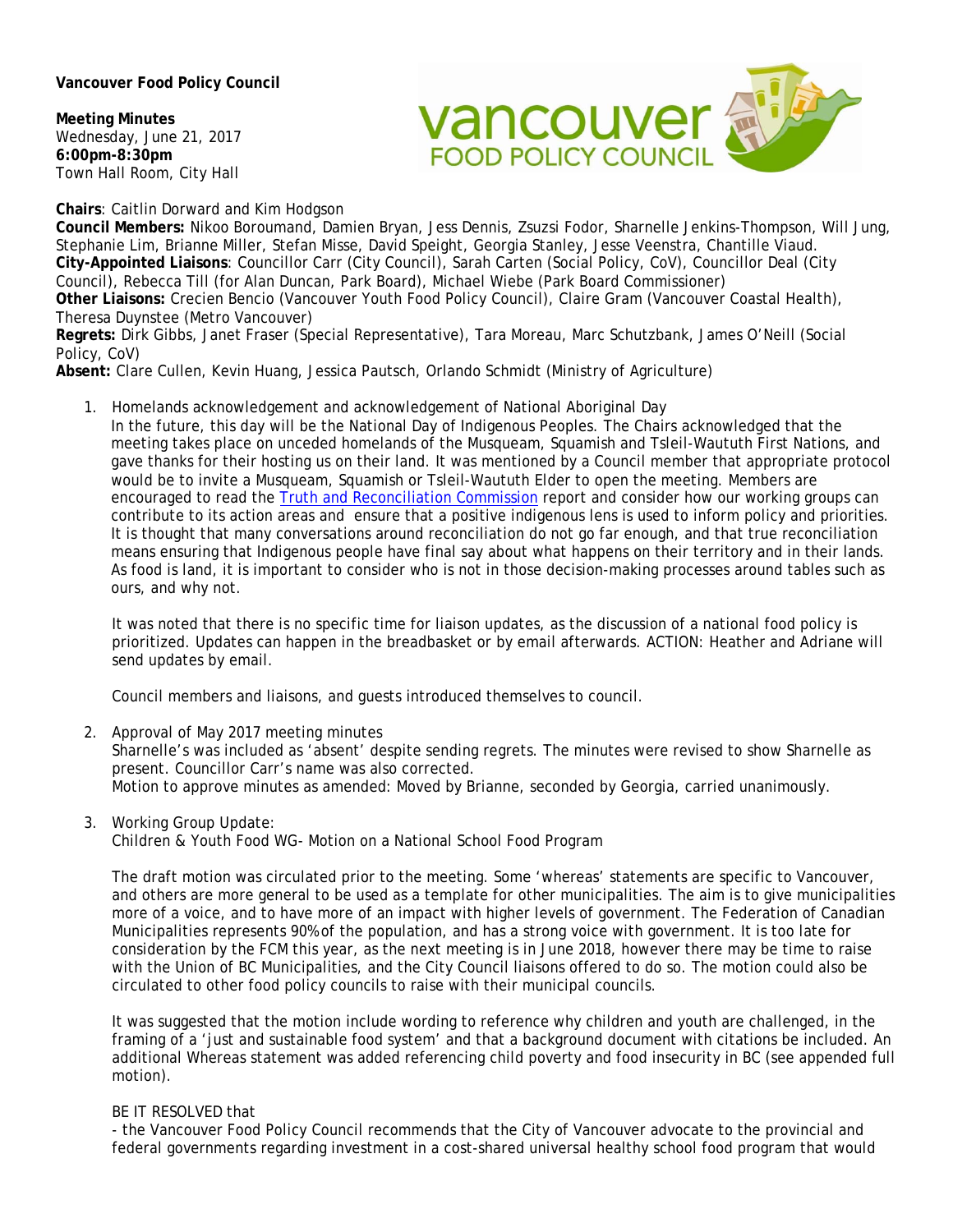enable all students to have access to healthy meals at school every day, as advocated by the Coalition for Health School Food.

- the Vancouver Food Policy council recommends that the City of Vancouver advocate to other municipalities through the Union of BC Municipalities (UBCM) and Federation of Canadian Municipalities (FCM) to adopt this motion and advocate to provincial and federal governments.

Moved by Caitlin, seconded by Zsuzsi, carried unanimously.

## 4. VFPC Priorities for "A Food Policy for Canada" Summit

Caitlin and Kim are excited to be representing the VFPC at national discussions in Ottawa. They would like to present the VFPC's input. Background material, including food policy proposals already being advanced by other organizations, was sent in advance. Across the globe there are only a few national food strategies; members were encouraged to take the online survey to add their individual voices to the development of the national food policy for Canada.

It was noted that a food policy working group was formed at the FCM to provide input, and Councillor Deal is a member of that working group. For the discussion, members were reminded to focus on federal jurisdiction and to save actions related to provincial jurisdiction for further discussions.

Members broke into groups according to the four themes below, and members of the public formed a fifth group. Groups were asked to discuss the top three food-related goals, and what actions the government can take to achieve those actions (policies, laws, directives, etc.)

- Increasing access to affordable food;
- Improving health and food safety;
- Conserving our soil, water, and air; and,
- Growing more high-quality food.

Part A: Small Group Report back

- Increasing access to affordable food;
	- o Not captured right to food, incorporation of cultural food, food sovereignty.
	- o Document lays out process pieces that do not overlap with principles, and with no mention of food systems.
	- o This process needs to be linked to national poverty reduction strategy.
	- o Must ensure that international trade and investment do not undermine rights and sovereignty abroad.
	- o Truth and Reconciliation should be a goal unto itself, as it intersects all other goals. Nation to nation discussions, recognizing difference between elected and hereditary members.
	- o Need to avoid urban/rural divide when thinking of nation to nations.
	- o Objectives 2 and 3 talk about "supporting local…all Canadians", and can be leveraged to link to agriculture, prioritizing when appropriate.
	- o Importing food should be done sustainably and not negatively impact lives where produced.
	- o Clean drinking water should be included.
	- o Model after best practices in other countries.
	- o Funding for remote communities can be provided for technology to grow their own food.
	- o Should be linked to climate change policy.
- Improving health and food safety;
	- o Keeping food safety standards that are flexible to allow for response to emerging opportunities to promote localized food systems
	- o Focus on health as a nutrition issue is too narrow and does not include social and other dimensions. Food can be recognized as a pillar of a health strategy that includes impact of how, where, and with whom food is consumed.
	- o Access to the knowledge and skills to use food.
	- o Canada food guide industry representatives should not be allowed to be part of crafting it.
	- o Support a national healthy school food program, procurement, subsidize food producers that grow healthy options, how to support small-scale industries.
	- o Labeling clear labels and regulations are needed on what words can be used.
	- o GMO labeling should be included.
	- o Link to water is missing.
	- o Taxing unhealthy and sugary food should be examined.
	- o Large projects should be reviewed to analyze impact on access to traditional foods
- Conserving our soil, water, and air;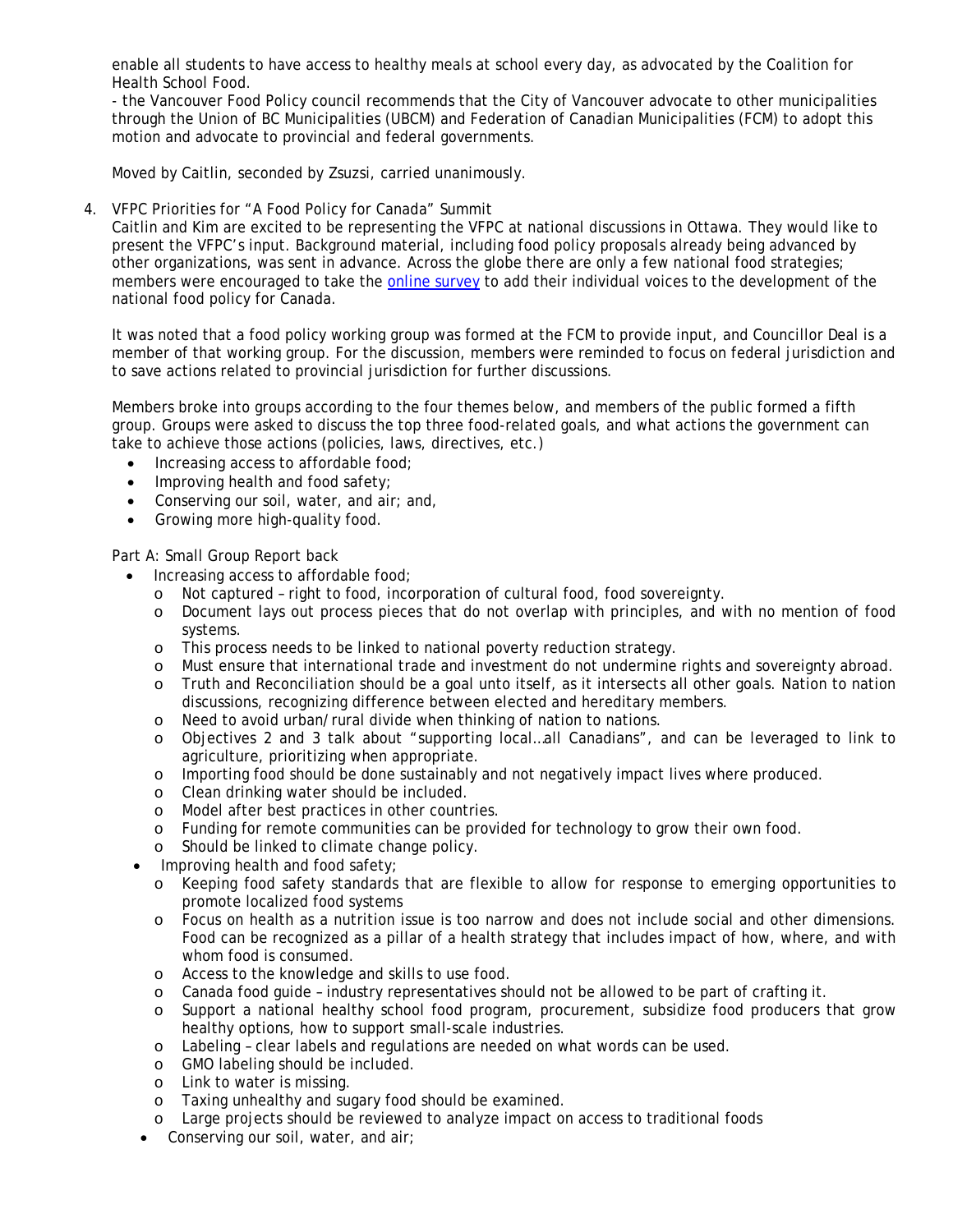- o Have federal plan by 2030 for recycled/compostable plastics, currently not uniform across municipalities and provinces.
- o Agriculture waste is 30-40% from farm to table. More incentives are needed for recovery.
- o Encourage technology to trace food in the food system.
- o Mandatory labeling of GMO, promotion of organic agriculture to improve soil and water across Canada.
- o Have fish farms be closed systems only to not degrade natural habitats.
- o Federal funding IRAP and SHRED that give funding to business to do R&D should have to follow 20 step sustainability checklist to access funding.
- o Introduce punitive measure for companies that have high spoilage.
- Growing more high-quality food;

The FSC document was reviewed with a nuanced approach.

- o Objective 1 missing 'new and existing' to support and maintain, serving both domestic and export markets. All aspects of success (not just financial), missing animal welfare (characteristics of a successful farm), should also include reference to the labour force – justly traded. Changes are needed to the TFWP
- o Objective 2 agriculture-focused, not enough attention to other means of production such as preserving foodlands for production and gathering (hunting, foraging, steward water)
- o Objectives 3 and 4 should have corresponding objectives of creating infrastructure needed to scale up industrial domestic markets.
- o Objective 5 can be enhanced as supplier for own citizens promote Canadian products domestically, and respect food sovereignty of other nations.
- o Wording of goal is too production-focused, could be more inclusive of other ways.
- o Decision making processes on how to grow food should be made with nations.
- o Import/export balance needs to be addressed to reduce redundant trade.
- Public group
	- o It seems goals were chosen with no consultation, with an assumption to increase production at a reduced cost.
	- o Link to poverty reduction plan to increase access.
	- o Re-examine Nutrition North, and other regionally appropriate ways to spend money.
	- o Food price controls set minimum price for farmers, maximum price for foods or food basket.
	- o 1<sup>st</sup> goal can include how to better support domestic markets
	- o Marketing to kids should be restricted.
	- o Create employment projects in the north to access food production.
	- o Create a national universal school food program.
	- o Explore changes to Temporary Farm Worker program.
	- o Match import/export goals with other goals e.g. climate change.
	- o How to better label fair trade, etc.

Part B: broad discussion

- Broadly, the process and content is lacking a focus on Indigenous people and food systems, food sovereignty. Indigenous people are only mentioned in the documents in the context of poverty.
- Canada Food Guide could talk more about sustainability and not just nutrition. Consultations are online now. Social determinates of health and cultural aspects should be embedded into policy.
- Exports to help other countries to develop their own capacity while maintaining sovereignty.
- Broad framing focuses on the market and industry. Better language could be used, away from competitiveness, to better reflect values.
- This needs to be linked to the National Poverty Reduction Strategy.
- There was a concern that this framework will create four new silos that will not be integrated. Focus needs to be on linkages, to inform work at each department.
- It was felt that the document is too production-focused, both in goals and details, and excludes other ways of acquiring food.
- There will be chance for to submit a full written submission later in the summer. This will be discussed in a phone call with other municipal food policy folks. The FSC toolkit will be released soon to encourage more public engagement.
- 5. Bread Basket
	- Wild Salmon Caravan four members and Rebecca met with Dawn and Brenda about the feast at Trout Lake. There is support and opportunities, along with many details that are unclear at this point. It is not clear at what level the VFPC can provide support. ACTION: Nikoo will work on suggesting options based on varying levels of capacity.